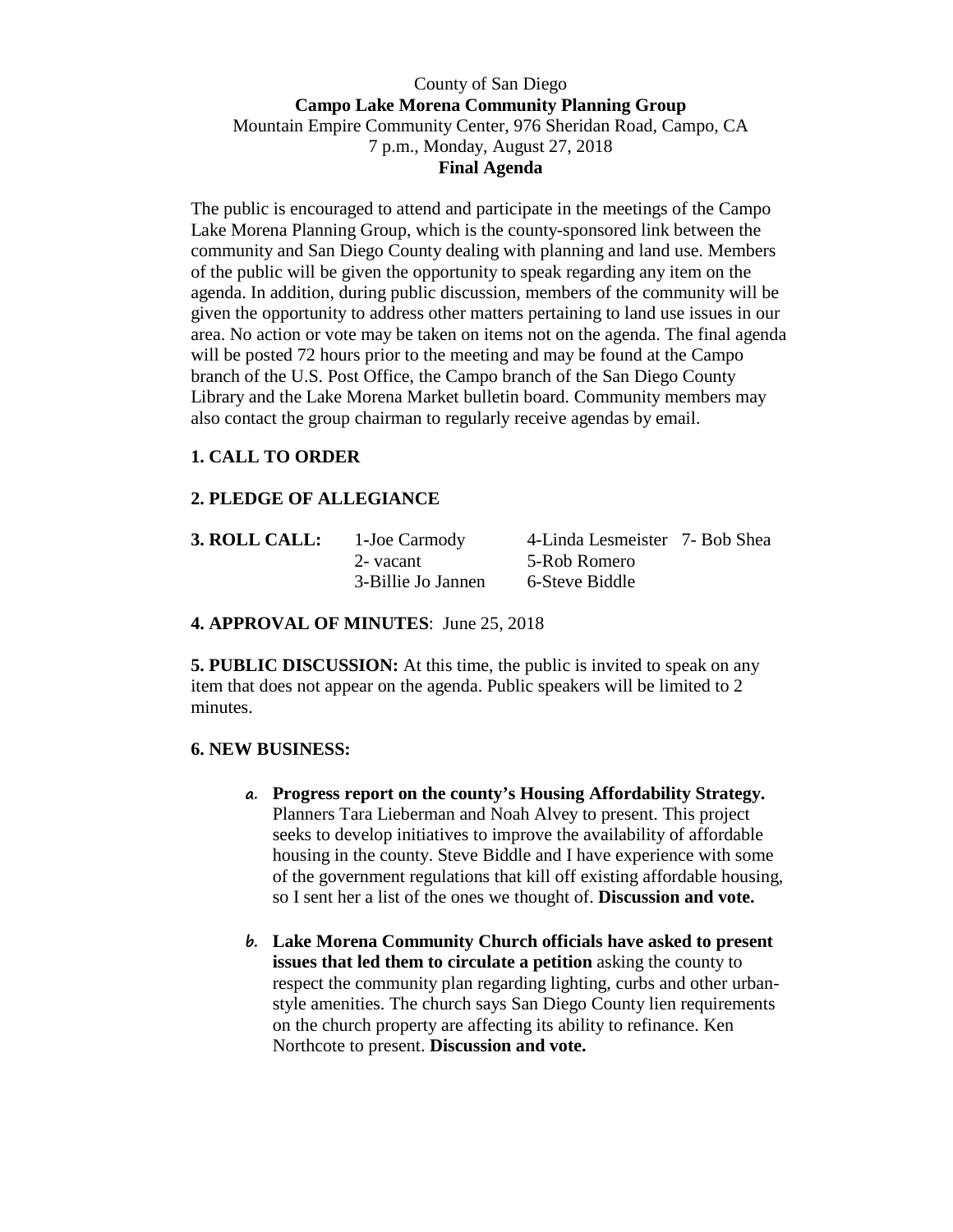- **c. Letter by Bob Shea to Supe. Jacob** on dangerous power lines running through trees near/in Lake Morena Village. **Discussion and vote.**
- **d. Rob Romero will discuss his experiment with a seaweed-derived material that improves water retention in natural soils.** Possible local agricultural benefits. **Information only**.

## **7. OLD BUSINESS:**

- **a. Standing Subcommittee reports**: Groundwater, Rob Romero; Sewer and Septic, Joe Carmody; Community Economic Impacts, Steve Biddle; Traffic and Public Safety, Bob Shea.
- **b. Chairman's Report, Billie Jo Jannen:** At the chairmen's meeting, staff gave the impression that we are not allowed to discuss agenda items with the public on public bulletin boards where we post the agenda. Since no one has ever claimed that we are not allowed to talk with our neighbors about agenda items – and that's kind of the whole point of having community planning groups – I think that staff may not be getting the nuances. I will be following up with Supe Jacob's office.

### **8. CORRESPONDENCE AND ANNOUNCEMENTS**

- **a. The Star Ranch vesting and landscape architecture maps** are available, both at meetings and by appointment with the CLMPG chairman. Staff has delayed release of the EIR until it can figure out what type of greenhouse gas analysis large projects should include**.**  The ranch was offered for sale in an announcement sent out in late November. The Back Country Land Trust and several co-investors are negotiating to buy it. **The proposed plan is still in play and is part of the property offering, but will be abandoned if purchased by trust entities.**
- **b. Plans for the proposed 17-acre industrial solar proposal at 1827 Lake Morena Drive** are available, both at meetings and by appointment with the CLMPG chairman. At the request of the proponent, the project will be reviewed in three (or more) phases. The planning group voted on the second review when the scoping letter was issued by the county. Please contact Solar Subcommittee co-chair Rob Romero or Joe Carmody to participate in formulating community responses. We will issue a final planning group review when all documents and plans are finalized.
- **c. Powerpoint presentation from quarterly chairmen's meeting.** I attended on July 14. **Forwarded to group.**